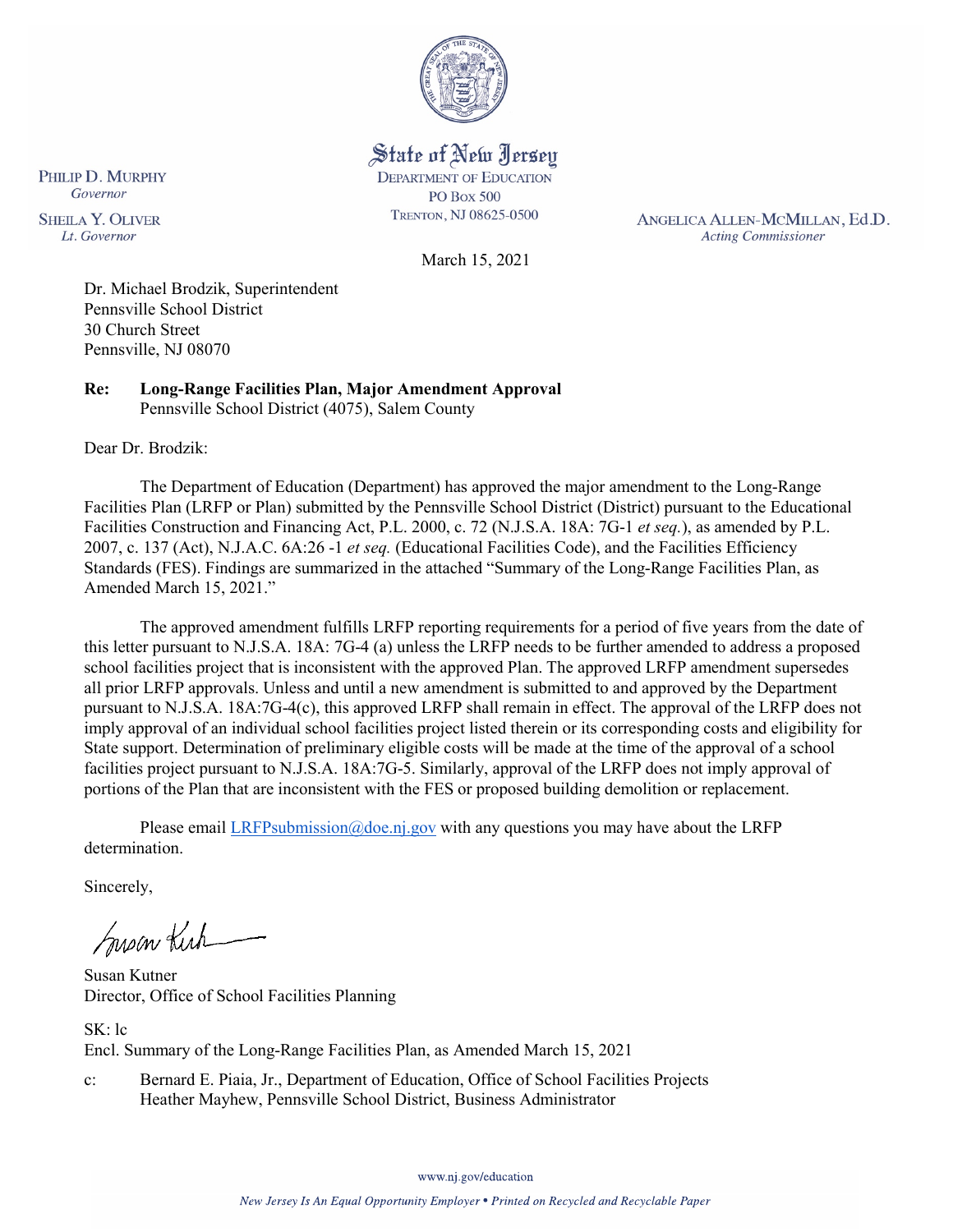# **Pennsville School District (4075) Summary of the Long-Range Facilities Plan, as Amended March 15, 2021**

The Department of Education (Department) has completed its review of the major amendment to the Long-Range Facilities Plan (LRFP or Plan) submitted by the Pennsville School District (District) pursuant to the Educational Facilities Construction and Financing Act, P.L. 2000, c. 72 (N.J.S.A. 18A: 7G-1 *et seq.*), as amended by P.L. 2007, c. 137 (Act), N.J.A.C. 6A:26-1 et seq. (Educational Facilities Code), and the Facilities Efficiency Standards (FES).

The following provides a summary of the District's approved amended LRFP. The summary is based on the standards set forth in the Act, the Educational Facilities Code, the FES, District-reported information in the Department's LRFP reporting system, and supporting documentation. The referenced reports in *italic* text are standard reports available on the Department's LRFP website.

#### **1. Inventory Overview**

The District is classified as a Regular Operating District (ROD) for funding purposes. It provides services for students in grades PK-12.

The District identified existing and proposed schools, sites, buildings, rooms, and site amenities in its LRFP. Table 1 lists the number of existing and proposed district schools, sites, and buildings. Detailed information can be found in the *School Asset Inventory Report* and the *Site Asset Inventory Report.*

**As directed by the Department, school facilities projects that have received initial approval by the Department and have been approved by the voters, if applicable, are represented as "existing" in the LRFP.** Approved projects that include new construction and/or the reconfiguration/reassignment of existing program space are as follows: n/a.

| Category                                     | <b>Existing</b> | <b>Proposed</b> |
|----------------------------------------------|-----------------|-----------------|
| Number of Schools (assigned DOE school code) |                 |                 |
| Number of School Buildings <sup>1</sup>      |                 |                 |
| Number of Non-School Buildings <sup>2</sup>  |                 |                 |
| Number of Vacant Buildings                   |                 |                 |
| Number of Sites                              |                 |                 |

#### **Table 1: Number of Schools, School Buildings, and Sites**

Based on the existing facilities inventory submitted by the District:

- Schools using leased buildings (short or long-term):  $n/a$
- Schools using temporary classroom units (TCUs), excluding TCUs supporting construction: n/a
- Vacant/unassigned school buildings:  $n/a$

 $\overline{a}$ 

<span id="page-1-1"></span><span id="page-1-0"></span>*<sup>1</sup>* Includes district-owned buildings and long-term leases serving students in district-operated programs

<sup>&</sup>lt;sup>2</sup> Includes occupied district-owned buildings not associated with a school, such as administrative buildings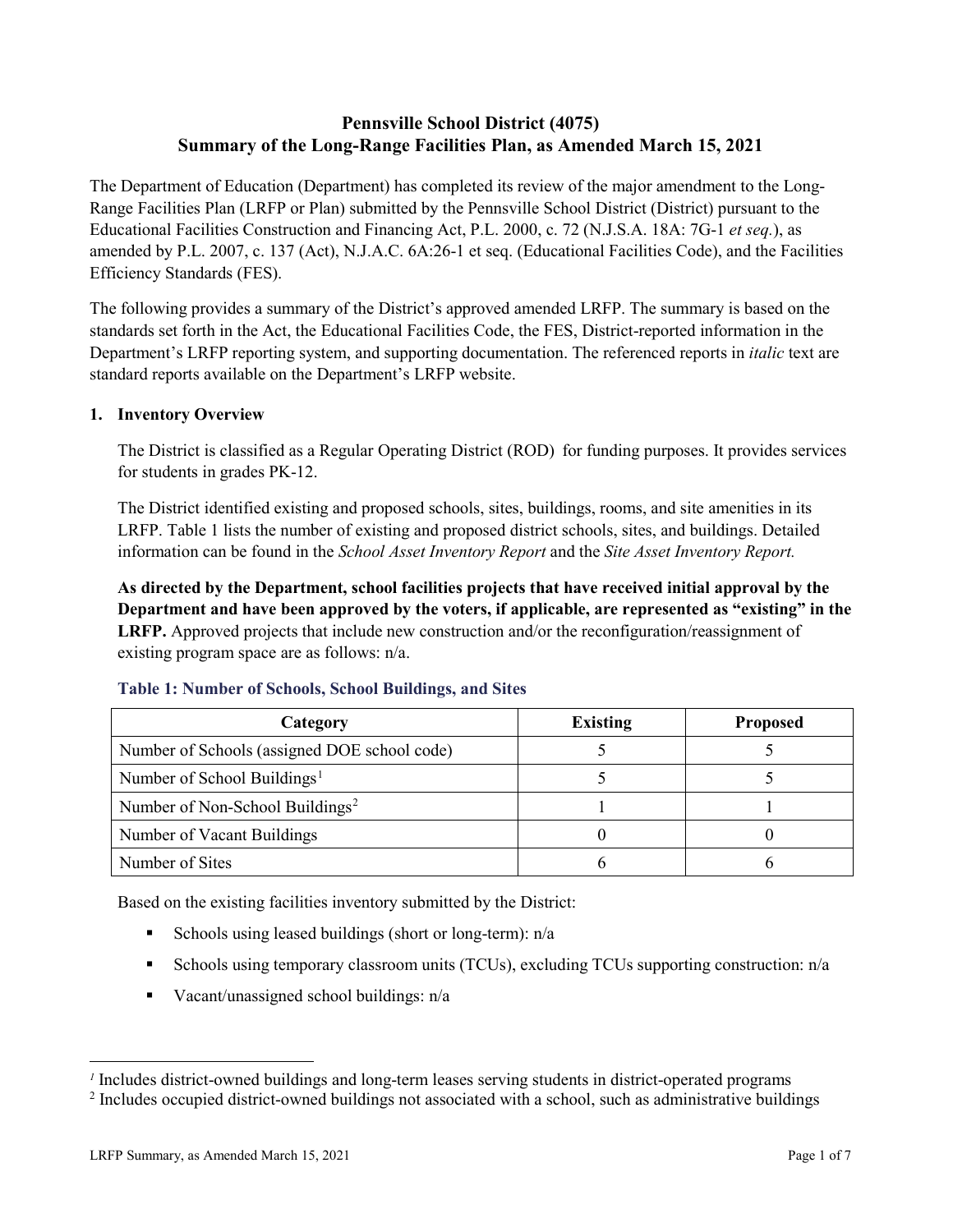Findings:

The Department has determined that the proposed inventory is adequate for approval of the District's LRFP amendment. However, the LRFP determination does not imply approval of an individual school facilities project listed within the LRFP; the District must submit individual project applications for project approval.

# **2. District Enrollments**

The District determined the number of students, or "proposed enrollments," to be accommodated for LRFP planning purposes on a district-wide basis and in each school.

The Department minimally requires the submission of a standard cohort-survival projection using historic enrollment data from the Application for School State Aid (ASSA) or NJ Smart. The cohort-survival method projection method forecasts future students based upon the survival of the existing student population as it moves from grade to grade. A survival ratio of less than 1.00 indicates a loss of students, while a survival ratio of more than 1.00 indicates the class size is increasing. For example, if a survival ratio tracking first to second grade is computed to be 1.05, the grade size is increasing by 5% from one year to the next. The cohort-survival projection methodology works well for communities with stable demographic conditions. Atypical events impacting housing or enrollments, such as an economic downturn that halts new housing construction or the opening of a charter or private school, typically makes a cohort-survival projection less reliable.

#### **Proposed enrollments are based on a standard cohort-survival enrollment projection.**

Adequate supporting documentation was submitted to the Department to justify the proposed enrollments. Table 2 provides a comparison of existing and projected enrollments. All totals include special education students.

|                              | <b>Existing Enrollments</b> | <b>District Proposed Enrollments</b> |
|------------------------------|-----------------------------|--------------------------------------|
| <b>Grades</b>                | 2019-20                     | 2022-2023                            |
| PK (excl. private providers) | 22                          | 20                                   |
| Grades K to 5                | 792                         | 747                                  |
| Grades 6 to 8                | 409                         | 358                                  |
| Grades 9 to 12               | 433                         | 414                                  |
| <b>Totals PK to 12</b>       | 1,656                       | 1,539                                |

# **Table 2: Enrollments**

Findings:

The Department has determined the District's proposed enrollments to be acceptable for approval of the District's LRFP amendment. The Department will require a current enrollment projection at the time an application for a school facilities project is submitted incorporating the District's most recent enrollments in order to verify that the LRFP's planned capacity is appropriate for the updated enrollments.

# **3. District Practices Capacity**

Based on information provided in the room inventories, District Practices Capacity was calculated for each school building to determine whether adequate capacity is proposed for the projected enrollments based on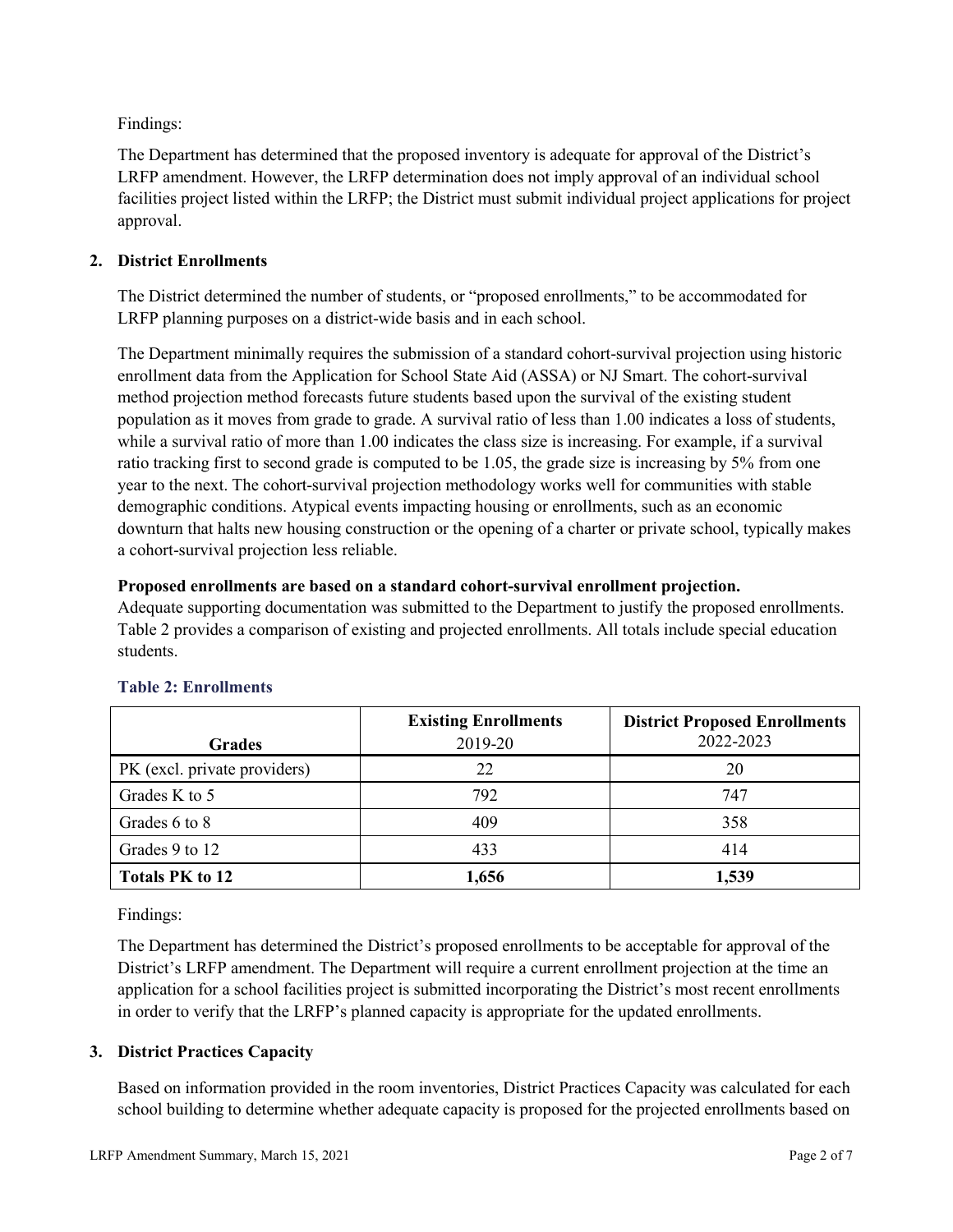district scheduling and class size practices. The capacity totals assume instructional buildings can be fully utilized regardless of school sending areas, transportation, and other operational issues. The calculations only consider district-owned buildings and long-term leases; short term leases and temporary buildings are excluded. **A capacity utilization factor of 90% for classrooms serving grades K-8 and 85% for classrooms serving grades 9-12 is applied in accordance with the FES.** No capacity utilization factor is applied to preschool classrooms.

In certain cases, districts may achieve adequate District Practices Capacity to accommodate enrollments but provide inadequate square feet per student in accordance with the FES, resulting in educational adequacy issues and "Unhoused Students." Unhoused students are considered in the "Functional Capacity" calculations used to determine potential State support for school facilities projects and are analyzed in Section 4.

Table 3 provides a summary of proposed enrollments and existing and proposed District-wide capacities. Detailed information can be found in the LRFP website reports titled *FES and District Practices Capacity Report, Existing Rooms Inventory Report, and Proposed Rooms Inventory Report.*

| <b>Grades</b>              | <b>Proposed</b><br><b>Enrollments</b> | <b>Existing</b><br><b>District</b><br><b>Practices</b><br>Capacity | <b>Existing</b><br>Deviation* | <b>Proposed</b><br><b>District</b><br><b>Practices</b><br>Capacity | <b>Proposed</b><br>Deviation* |
|----------------------------|---------------------------------------|--------------------------------------------------------------------|-------------------------------|--------------------------------------------------------------------|-------------------------------|
| Elementary ( $PK$ to 5)    | 767                                   | 1,218.60                                                           | 451.60                        | 1,218.60                                                           | 451.60                        |
| Middle $(6 \text{ to } 8)$ | 358                                   | 625.25                                                             | 267.25                        | 625.25                                                             | 267.25                        |
| High $(9 \text{ to } 12)$  | 414                                   | 714.00                                                             | 300.00                        | 714.00                                                             | 300.00                        |
| <b>District Totals</b>     | 1,539                                 | 2,557.85                                                           | 1,018.85                      | 2,557.85                                                           | 1,018.85                      |

# **Table 3: District Practices Capacity Analysis**

*\* Positive numbers signify surplus capacity; negative numbers signify inadequate capacity. Negative values for District Practices capacity are acceptable for approval if proposed enrollments do not exceed 100% capacity utilization.*

Considerations:

- Based on the proposed enrollments and existing room inventories, the District is projected to have inadequate capacity for the following grade groups, assuming all school buildings can be fully utilized: n/a
- Adequate justification has been provided by the District if the proposed capacity for a school significantly deviates from the proposed enrollments. Generally, surplus capacity is acceptable for LRFP approval if additional capacity is not proposed through new construction.

# Findings:

The Department has determined that proposed District capacity, in accordance with the proposed enrollments, is adequate for approval of the District's LRFP amendment. The Department will require a current enrollment projection at the time an application for a school facilities project is submitted, incorporating the District's most recent Fall Enrollment Report, in order to verify that the LRFP's planned capacity meets the District's updated enrollments.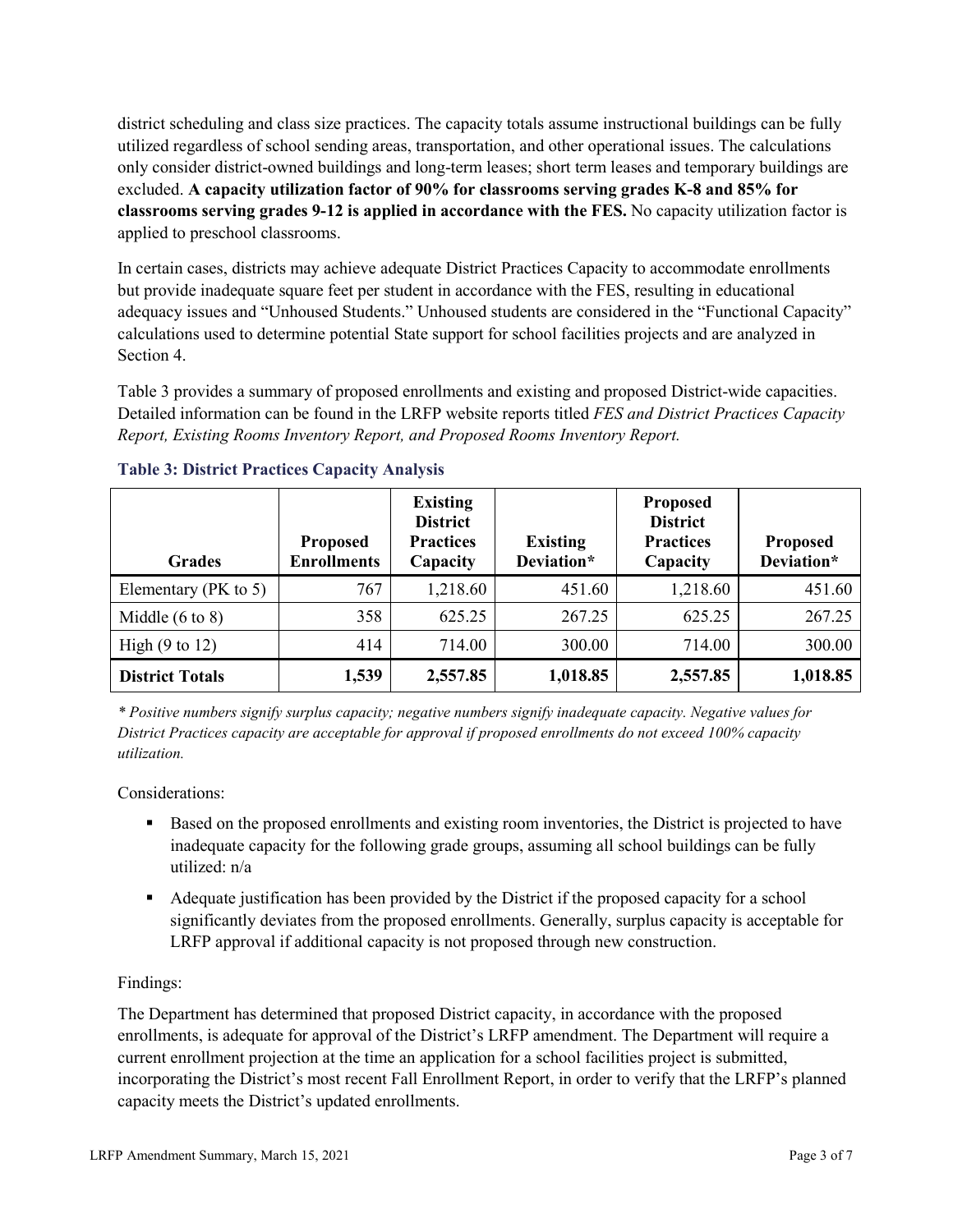# **4. New Construction Funding Eligibility**

*Functional Capacity* was calculated and compared to the proposed enrollments to provide a **preliminary estimate** of Unhoused Students and new construction funding eligibility. **A final determination will be made at the time of project application approval.**

*Functional Capacity* is the adjusted gross square footage of a school building *(total gross square feet minus excluded space)* divided by the minimum area allowance per full-time equivalent student for the grade level contained therein. *Unhoused Students* is the number of students projected to be enrolled in the District that exceeds the Functional Capacity of the District's schools pursuant to N.J.A.C. 6A:26-2.2(c). *Excluded Square Feet* includes (1) square footage exceeding the FES for any pre-kindergarten, kindergarten, general education, or self-contained special education classroom; (2) grossing factor square footage *(corridors, stairs, mechanical rooms, etc.)* that exceeds the FES allowance, and (3) square feet proposed to be demolished or discontinued from use. Excluded square feet may be revised during the review process for individual school facilities projects.

Table 4 provides a preliminary assessment of the Functional Capacity, Unhoused Students, and Estimated Maximum Approved Area for Unhoused Students for each FES grade group. The calculations exclude temporary facilities and short-term leased buildings. School buildings proposed for whole or partial demolition or reassignment to a non-school use are excluded from the calculations pending project application review. If a building is proposed to be reassigned to a different school, the square footage is applied to the proposed grades after reassignment. Buildings that are not assigned to a school are excluded from the calculations. In addition, only preschool students eligible for state funding (former ECPA students) are included. Detailed information concerning the calculations can be found in the *Functional Capacity and Unhoused Students Report* and the *Excluded Square Footage Report.*

| Category                                     | PK/K to 5 | 6 to 8   | 9 to 12  | <b>Total</b> |
|----------------------------------------------|-----------|----------|----------|--------------|
| Eligible PK /K-12 Proposed Enrollments       | 767       | 358      | 414      |              |
| FES Area Allowance (SF/student)              | 125.00    | 134.00   | 151.00   |              |
| <b>Prior to Completion of Proposed Work:</b> |           |          |          |              |
| <b>Existing Gross Square Feet</b>            | 125,935   | 84,900   | 140,699  | 351,534      |
| <b>Adjusted Gross Square Feet</b>            | 124,643   | 74,045   | 114,965  | 313,653      |
| <b>Adjusted Functional Capacity</b>          | 997.14    | 552.57   | 761.36   |              |
| <b>Unhoused Students</b>                     | 0.00      | 0.00     | 0.00     |              |
| Est. Max. Area for Unhoused Students         | 0.00      | 0.00     | 0.00     |              |
| <b>After Completion of Proposed Work:</b>    |           |          |          |              |
| Gross Square Feet                            | 125,935   | 84,900   | 140,699  | 351,534      |
| New Gross Square Feet                        | $\Omega$  | $\theta$ | $\Omega$ | $\theta$     |
| <b>Adjusted Gross Square Feet</b>            | 124,643   | 74,045   | 114,965  | 313,653      |
| <b>Functional Capacity</b>                   | 997.14    | 552.57   | 761.36   |              |
| Unhoused Students after Construction         | 0.00      | 0.00     | 0.00     |              |
| Est. Max. Area Remaining                     | 0.00      | 0.00     | 0.00     |              |

#### **Table 4: Estimated Maximum Approved Area for Unhoused Students**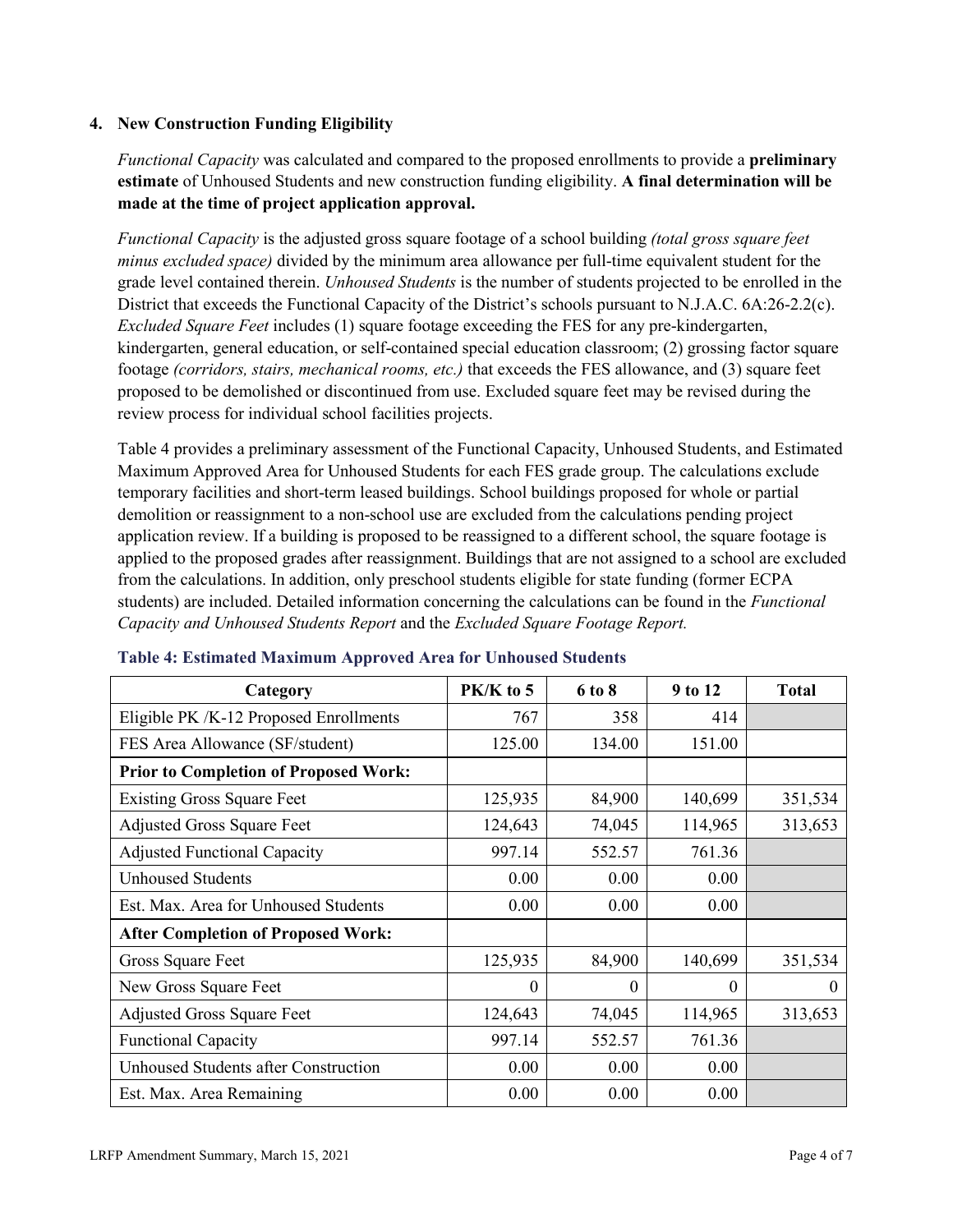Facilities used for non-instructional or non-educational purposes are ineligible for State support under the Act. However, projects for such facilities shall be reviewed by the Department to determine whether they are consistent with the District's LRFP and whether the facility, if it is to house students (full or part time) conforms to educational adequacy requirements. These projects shall conform to all applicable statutes and regulations.

Estimated costs represented in the LRFP by the District are for capital planning purposes only. The estimates are not intended to represent preliminary eligible costs or final eligible costs of approved school facilities projects.

Considerations:

- The District does not have approved projects pending completion, as noted in Section 1, that impact the Functional Capacity calculations.
- **The Functional Capacity calculations** *exclude* square feet proposed for demolition or discontinuation for the following FES grade groups and school buildings pending a feasibility study and project review: n/a.
- Based on the preliminary assessment, the District has Unhoused Students prior to the completion of proposed work for the following FES grade groups: n/a.
- New construction is proposed for the following FES grade groups: n/a.
- Proposed new construction exceeds the estimated maximum area allowance for Unhoused Students prior to the completion of the proposed work for the following grade groups: n/a.
- The District, based on the preliminary LRFP assessment, will not have Unhoused Students after completion of the proposed LRFP work. If the District is projected to have Unhoused Students, adequate justification has been provided to confirm educational adequacy in accordance with Section 6 of this determination.

# Findings:

Functional Capacity and Unhoused Students calculated in the LRFP are preliminary estimates. Preliminary Eligible Costs (PEC) and Final Eligible Costs (FEC) will be included in the review process for specific school facilities projects. A feasibility study undertaken by the District is required if building demolition or replacement is proposed per N.J.A.C. 6A:26-2.3(b)(10).

# **5. Proposed Work**

The District assessed program space, capacity, and physical plant deficiencies to determine corrective actions. Capital maintenance, or *"system actions,"* address physical plant deficiencies due to operational, building code, and /or life cycle issues. Inventory changes, or *"inventory actions,*" add, alter, or eliminate sites, site amenities, buildings, and/or rooms.

The Act (N.J.S.A. 18A:7G-7b) provides that all school facilities shall be deemed suitable for rehabilitation unless a pre-construction evaluation undertaken by the District demonstrates to the satisfaction of the Commissioner that the structure might pose a risk to the safety of the occupants even after rehabilitation or that rehabilitation is not cost-effective. Pursuant to N.J.A.C. 6A:26-2.3(b)(10), the Commissioner may identify school facilities for which new construction is proposed in lieu of rehabilitation for which it appears from the information presented that new construction is justified, provided, however, that for such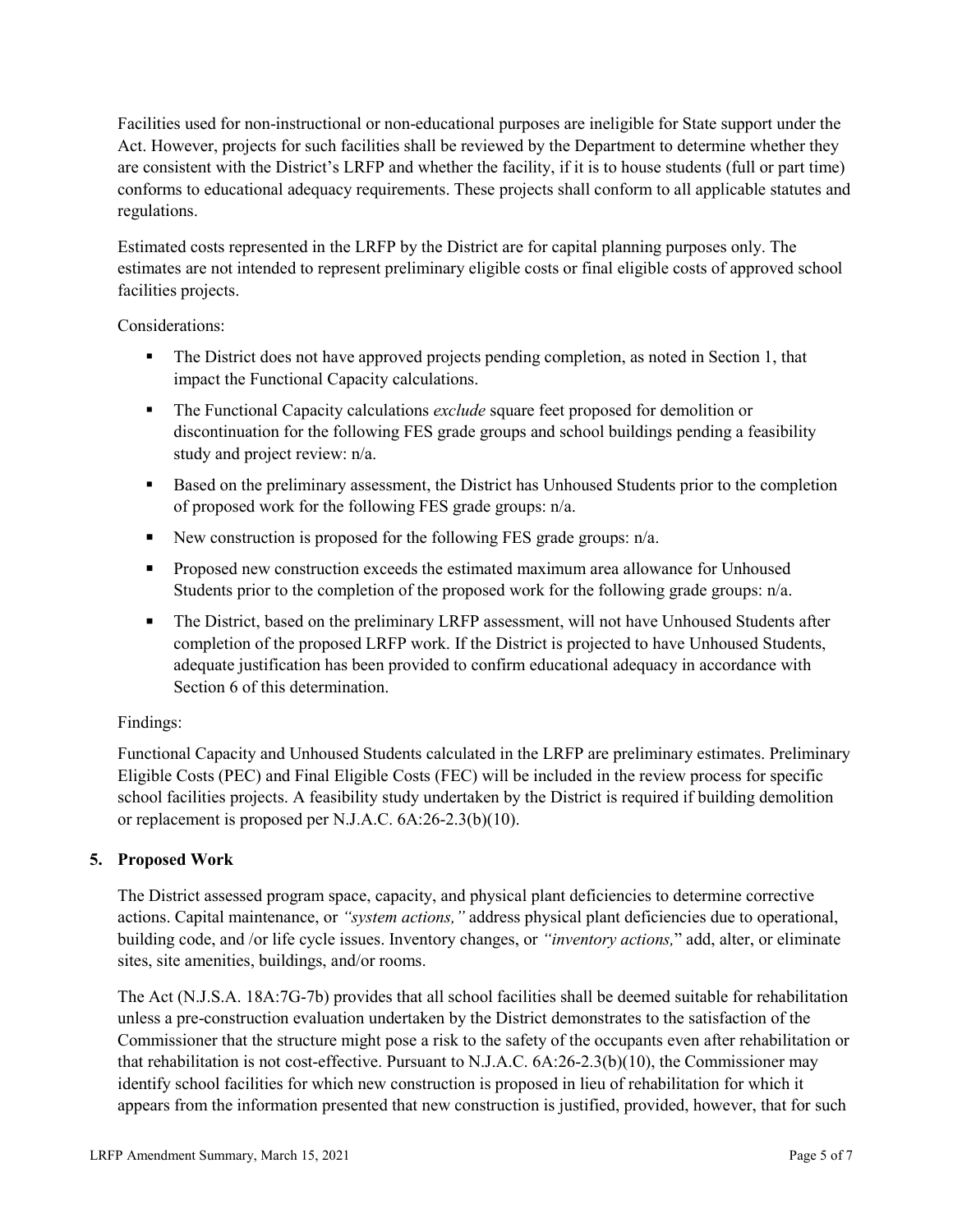school facilities so identified, the District must submit a feasibility study as part of the application for the specific school facilities project. The cost of each proposed building replacement is compared to the cost of additions or rehabilitation required to eliminate health and safety deficiencies and to achieve the District's programmatic model.

Table 5 lists the scope of work proposed for each school based on the building(s) serving their student population. Proposed inventory changes are described in the LRFP website reports titled *"School Asset Inventory Report and "Proposed Room Inventory Report."* Information concerning proposed systems work, or capital maintenance can be found in the "LRFP Systems Action Summary Report."

With the completion of the proposed work, the following schools are proposed to be eliminated: n/a; the following schools are proposed to be added: n/a.

| <b>Proposed Scope of Work</b>                                                                  | <b>Applicable Schools</b>                                                                                                                                    |
|------------------------------------------------------------------------------------------------|--------------------------------------------------------------------------------------------------------------------------------------------------------------|
| <b>Renovation only</b> (no new construction)                                                   |                                                                                                                                                              |
| System actions only (no inventory actions)                                                     | Central Park Elementary (060), Penn Beach<br>Elementary (078), Pennvile Memorial High<br>(050), Pennsville Middle (055), and Valley<br>Park Elementary (090) |
| Existing inventory actions only (no systems actions)                                           | n/a                                                                                                                                                          |
| Systems and inventory changes                                                                  | n/a                                                                                                                                                          |
| <b>New construction</b>                                                                        |                                                                                                                                                              |
| Building addition only (no systems actions)                                                    | n/a                                                                                                                                                          |
| Renovation and building addition (system, existing<br>inventory, and new construction actions) | n/a                                                                                                                                                          |
| New building on existing site                                                                  | n/a                                                                                                                                                          |
| New building on new or expanded site                                                           | n/a                                                                                                                                                          |
| Site and building disposal (in addition to above scopes)                                       |                                                                                                                                                              |
| Partial building demolition                                                                    | n/a                                                                                                                                                          |
| Whole building demolition                                                                      | n/a                                                                                                                                                          |
| Site and building disposal or discontinuation of use                                           | n/a                                                                                                                                                          |

#### **Table 5: School Building Scope of Work**

#### Findings:

The Department has determined that the proposed work is adequate for approval of the District's LRFP amendment. However, Department approval of proposed work in the LRFP does not imply the District may proceed with a school facilities project. The District must submit individual project applications with cost estimates for Department project approval. Both school facilities project approval and other capital project review require consistency with the District's approved LRFP.

# **6. Proposed Room Inventories and the Facilities Efficiency Standards**

The District's proposed school buildings were evaluated to assess general educational adequacy in terms of compliance with the FES area allowance pursuant to N.J.A.C. 6A:26-2.2 and 2.3.